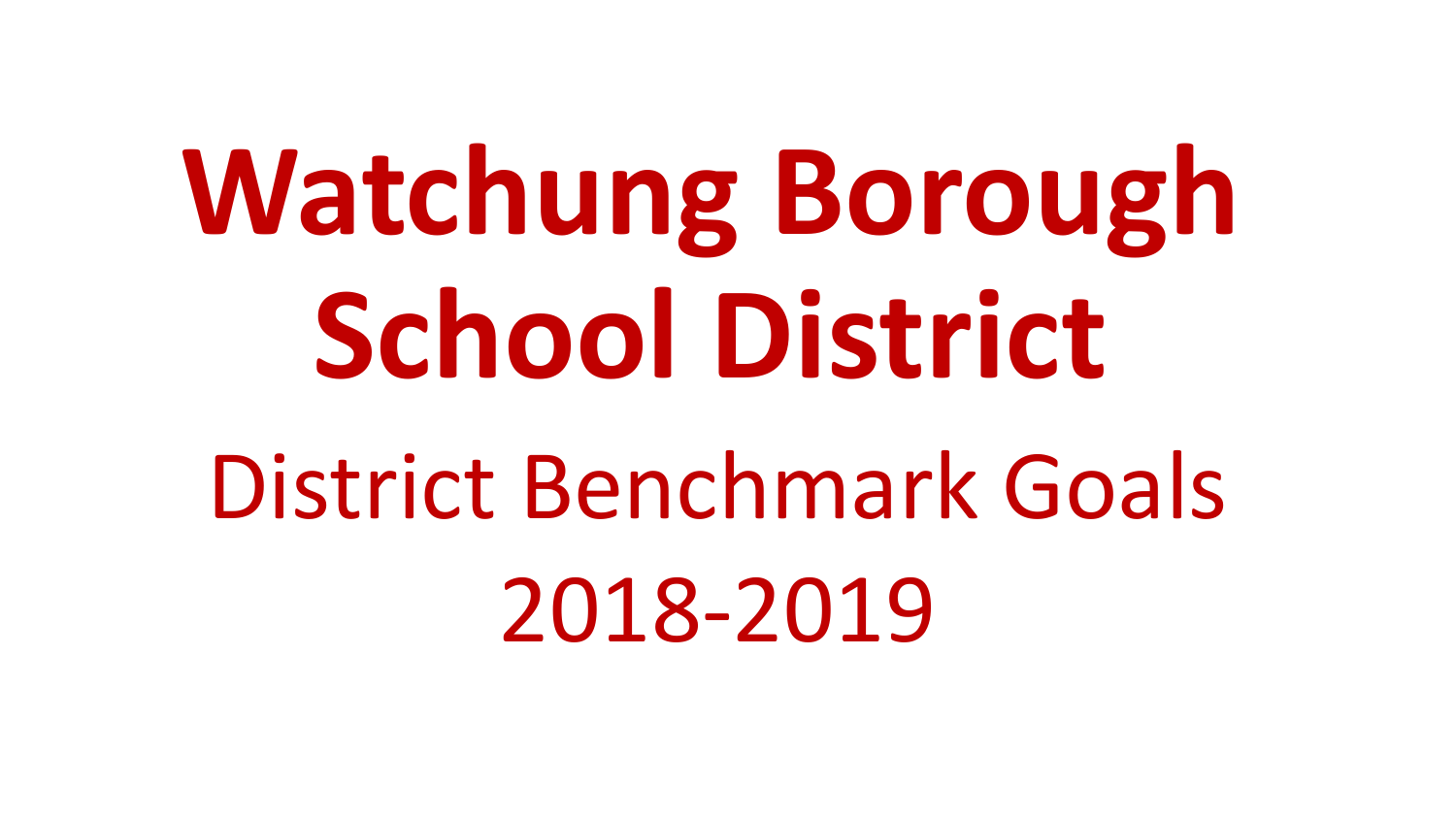#### Bayberry Elementary School – Mathematics – Grade Kindergarten

- Kindergarten NJSLS Overview
	- o Counting and Cardinality
	- oOperations and Algebraic Thinking
	- o Number and Operations in Base Ten
	- o Measurement and Data
	- oGeometry

| <b>Teacher</b> | MP1<br><b>Class Avg</b> | MP2<br><b>Class Avg</b> | MP <sub>3</sub><br><b>Class Avg</b> | MP4<br><b>Class Avg</b> |
|----------------|-------------------------|-------------------------|-------------------------------------|-------------------------|
| $\overline{A}$ | 95.6%                   | 96.5%                   | 98.8%                               |                         |
| B              | 99.5%                   | 100%                    | 100%                                |                         |
| $\mathsf{C}$   | 93.7%                   | 84.1%                   | 82%                                 |                         |
| D              | 83.8%                   | 92.2%                   | 98.4%                               |                         |
| E              | 83.6%                   | 91.8%                   | 100%                                |                         |
| Grade<br>level | 92.8%                   | 93.6%                   | 95.3%                               |                         |

| <b>Teacher</b> | MP1   | MP2   | MP <sub>3</sub> | MP4 |
|----------------|-------|-------|-----------------|-----|
| A              | 94.1% | 100%  | 100%            |     |
| B              | 100%  | 100%  | 100%            |     |
| $\mathsf{C}$   | 93.3% | 64.2% | 78%             |     |
| D              | 85.7% | 100%  | 100%            |     |
| F              | 100%  | 91.7% | 100%            |     |
| Grade<br>level | 94%   | 91%   | 96%             |     |

| Goal: 80% of Students Scoring 80% + |     |  |  |  |  |  |  |  |  |  |
|-------------------------------------|-----|--|--|--|--|--|--|--|--|--|
| MP <sub>1</sub>                     | 94% |  |  |  |  |  |  |  |  |  |
| MP <sub>2</sub>                     | 91% |  |  |  |  |  |  |  |  |  |
| MP3                                 | 96% |  |  |  |  |  |  |  |  |  |
| MP4                                 |     |  |  |  |  |  |  |  |  |  |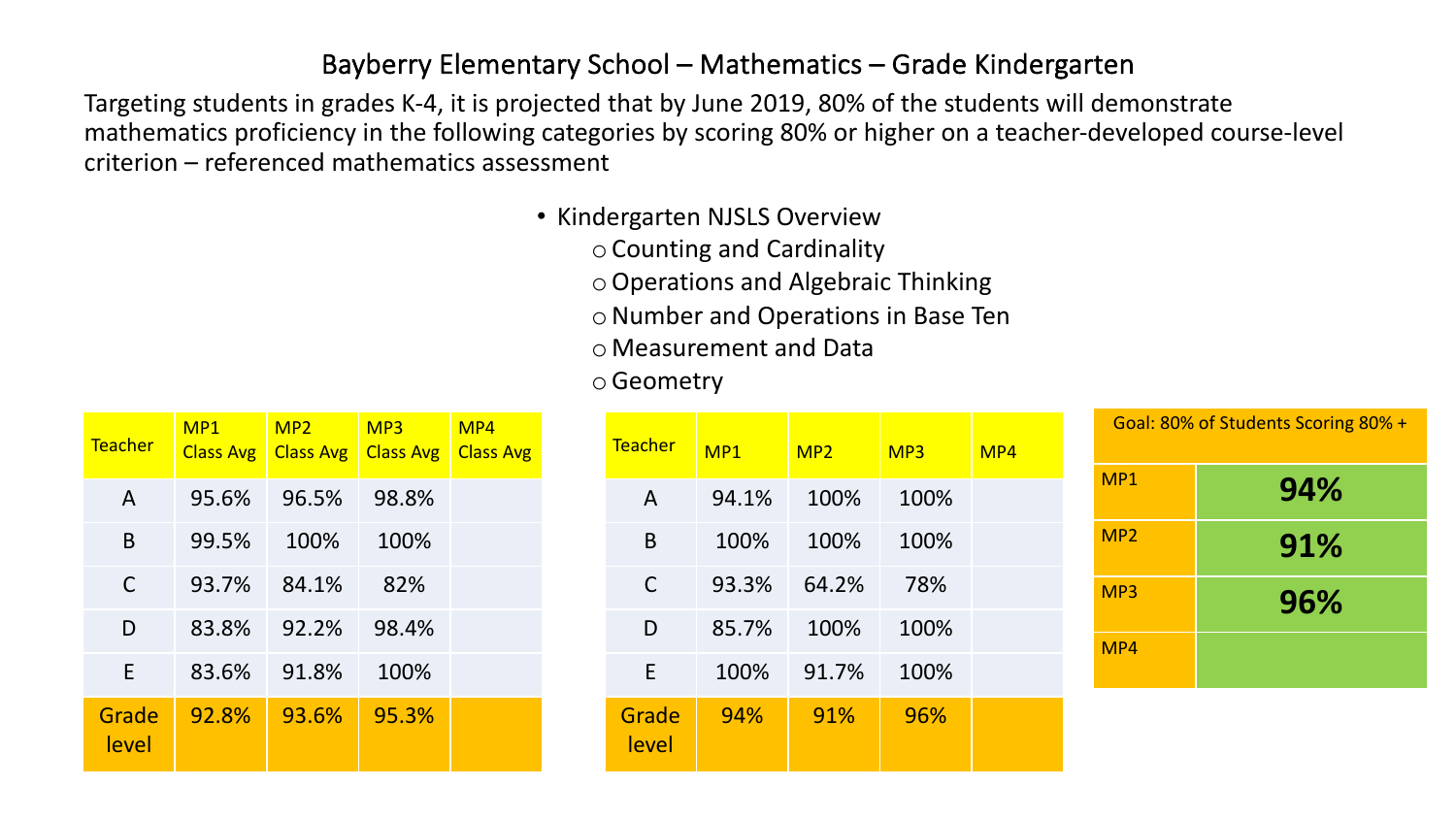- Grade 1 NJSLS Overview
	- o Operations and Algebraic Thinking
	- o Number and Operations in Base Ten
	- o Measurement and Data
	- o Geometry

| <b>Teacher</b> | MP1<br><b>Class Avg</b> | MP2   | MP <sub>3</sub><br><b>Class Avg Class Avg</b> | MP4<br><b>Class Avg</b> | Teacher        | MP1   | MP2   | MP <sub>3</sub> | MP4 |                 | Goal: 80% of Students Scoring 80% + |
|----------------|-------------------------|-------|-----------------------------------------------|-------------------------|----------------|-------|-------|-----------------|-----|-----------------|-------------------------------------|
| $\overline{A}$ | 88.3%                   | 88.7% | 89.5%                                         |                         | A              | 83.3% | 83.3% | 66.7%           |     | MP1             | 96.7%                               |
| B              | 95.1%                   | 90.4% | 85.3%                                         |                         | $\sf B$        | 100%  | 94.1% | 62.5%           |     | MP <sub>2</sub> | 96.6%                               |
| $\mathsf{C}$   | 92%                     | 89%   | 90.5%                                         |                         | $\mathsf{C}$   | 100%  | 86.7% | 86.7%           |     | MP3             | 80%                                 |
| D              | 93.9%                   | 92%   | 89%                                           |                         | D              | 100%  | 93.3% | 80%             |     | MP4             |                                     |
| E.             | 88%                     | 84%   | 100%                                          |                         | E              | 100%  | 100%  | 100%            |     |                 |                                     |
| Grade<br>level | 92.6%                   | 90.4% | 88.7%                                         |                         | Grade<br>level | 96.7% | 96.6% | 80%             |     |                 |                                     |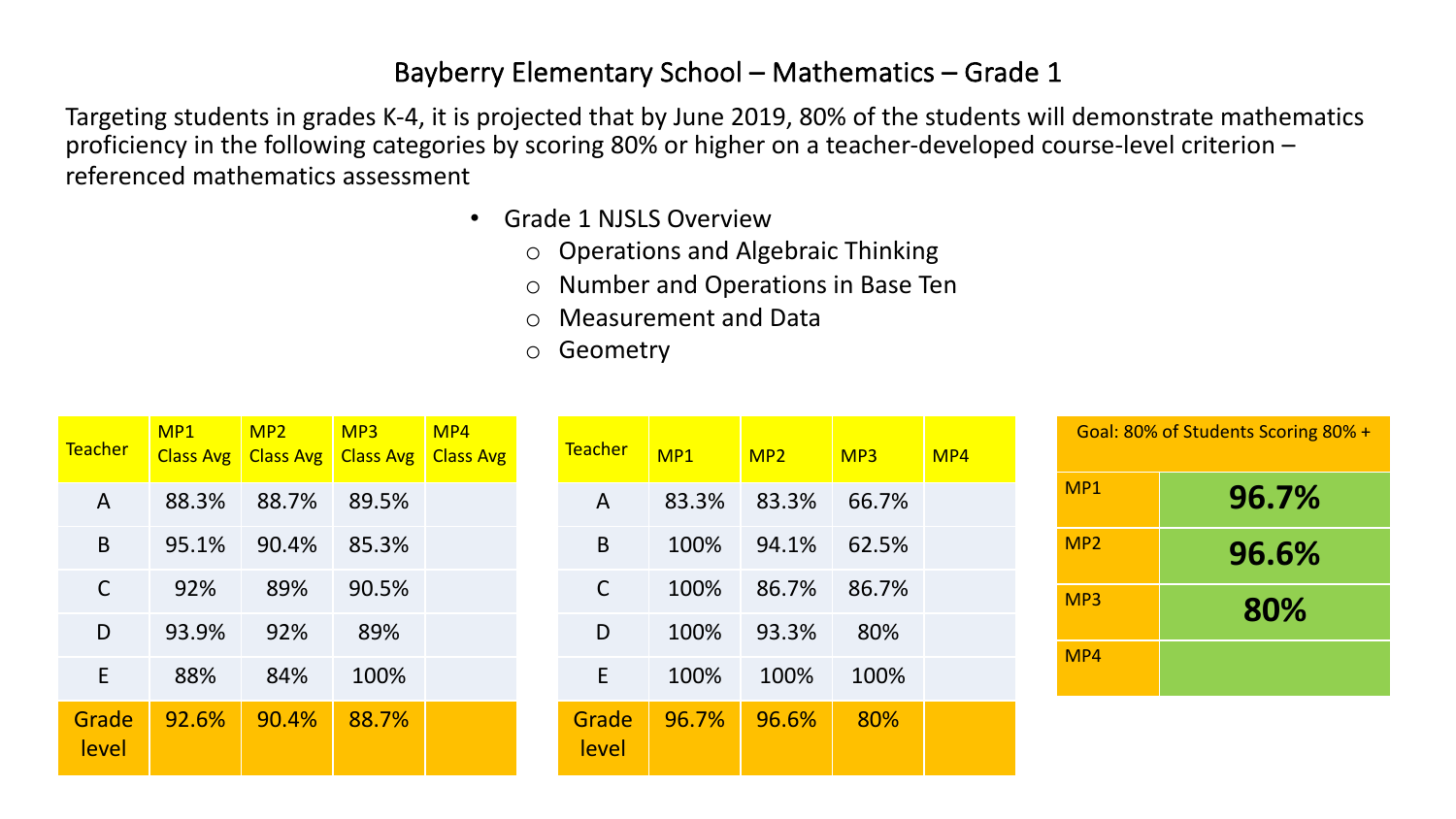- Grade 2 NJSLS Overview
	- o Operations and Algebraic Thinking
	- o Number and Operations in Base Ten
	- o Measurement and Data
	- o Geometry

| <b>Teacher</b> | MP <sub>1</sub><br><b>Class Avg</b> | MP2<br><b>Class Avg</b> | MP <sub>3</sub><br><b>Class Avg</b> | MP4<br><b>Class Avg</b> | <b>Teacher</b> | MP1   | MP2   | MP <sub>3</sub> | MP4 | Goal: 80% of Students Scoring 80% + |       |
|----------------|-------------------------------------|-------------------------|-------------------------------------|-------------------------|----------------|-------|-------|-----------------|-----|-------------------------------------|-------|
| $\mathsf{A}$   | 92.8%                               | 96%                     | 89.1%                               |                         | A              | 92.8% | 100%  | 88.2%           |     | MP1                                 | 97%   |
| B              | 92%                                 | 92%                     | 91.2%                               |                         | B              | 92.0% | 86.7% | 93.8%           |     | MP <sub>2</sub>                     | 96.9% |
| $\mathsf C$    | 93%                                 | 95%                     | 92.1%                               |                         | C              | 94.0% | 100%  | 100%            |     | MP3                                 | 95%   |
| D              | 95.3%                               | 95.9%                   | 95.6%                               |                         | D              | 94.4% | 100%  | 100%            |     |                                     |       |
| E              | 85%                                 | 90%                     | 87.5%                               |                         | E              | 85.0% | 100%  | 100%            |     | MP4                                 |       |
| Grade<br>level | 92.9%                               | 94.7%                   | 91.8%                               |                         | Grade<br>level | 97%   | 96.9% | 95%             |     |                                     |       |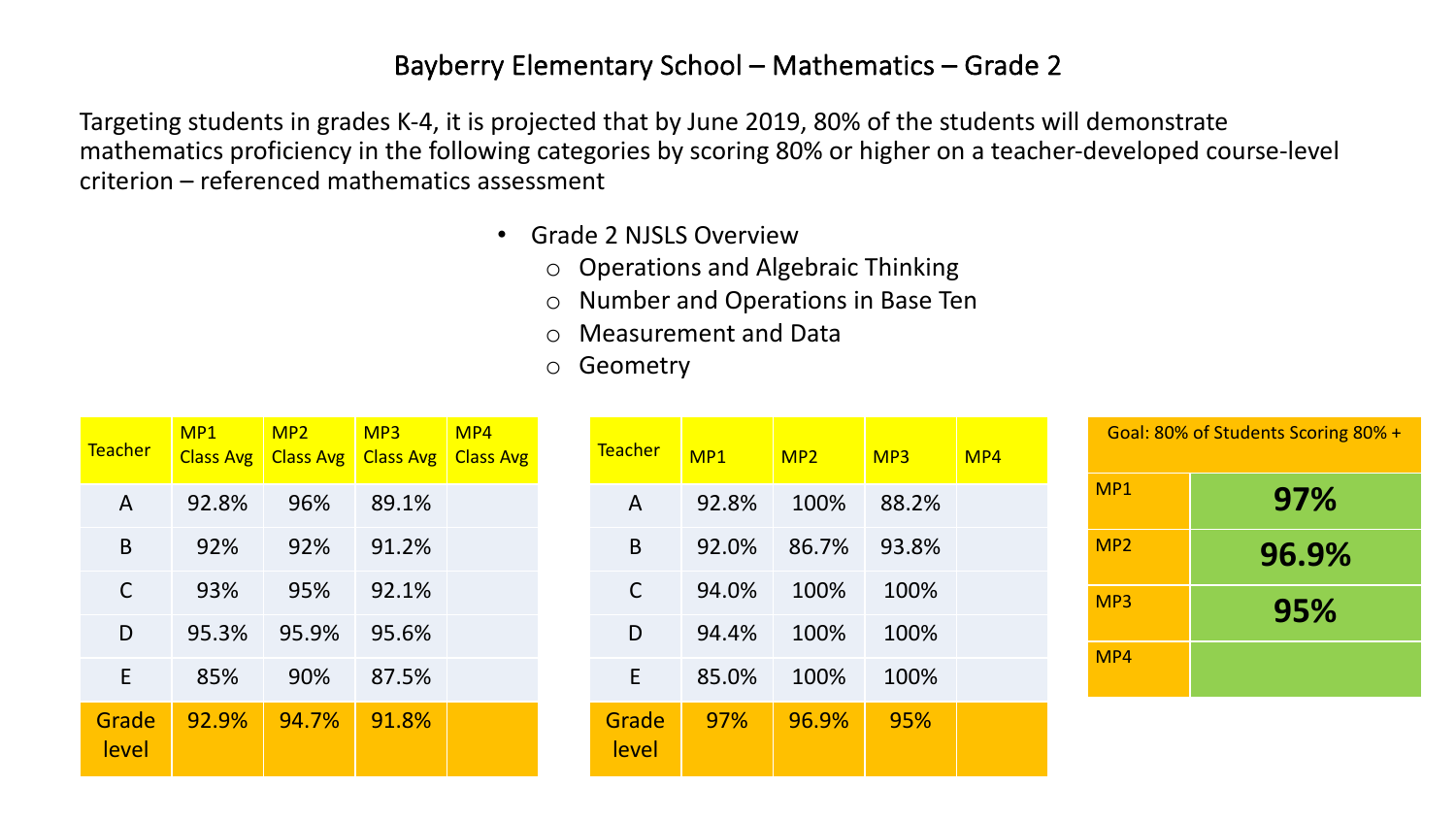- Grade 3 NJSLS Overview
	- o Operations and Algebraic Thinking
	- o Number and Operations in Base Ten
	- o Number and Operations Fractions
	- o Measurement and Data
	- o Geometry

| Teacher | MP1   | MP2   | MP3<br>Class Avg Class Avg Class Avg Class Avg | MP4 | <b>Teacher</b> | MP <sub>1</sub> | MP2   | MP <sub>3</sub> | MP4 |                 | Goal: 80% of Students Scoring 80% + |
|---------|-------|-------|------------------------------------------------|-----|----------------|-----------------|-------|-----------------|-----|-----------------|-------------------------------------|
| A       | 64.8% | 44.8% | 63.3%                                          |     | A              | 0%              | 0%    | 0%              |     | MP1             | 78.1%                               |
| B.      | 88.7% | 79.9% | 91.5%                                          |     | B              | 77.2%           | 50%   | 93.8%           |     | MP <sub>2</sub> | 50%                                 |
|         | 87.3% | 80.1% | 82.3%                                          |     |                | 87.5%           | 64.7% | 68.8%           |     | MP3             | 77.4%                               |
| D       | 88.6% | 78.5% | 82.8%                                          |     | D              | 78.2%           | 50%   | 73.7%           |     | MP4             |                                     |
| Grade   | 86.7% | 77.2% | 84.2%                                          |     | Grade          | 78.1%           | 50%   | 77.4%           |     |                 |                                     |
| level   |       |       |                                                |     | level          |                 |       |                 |     |                 |                                     |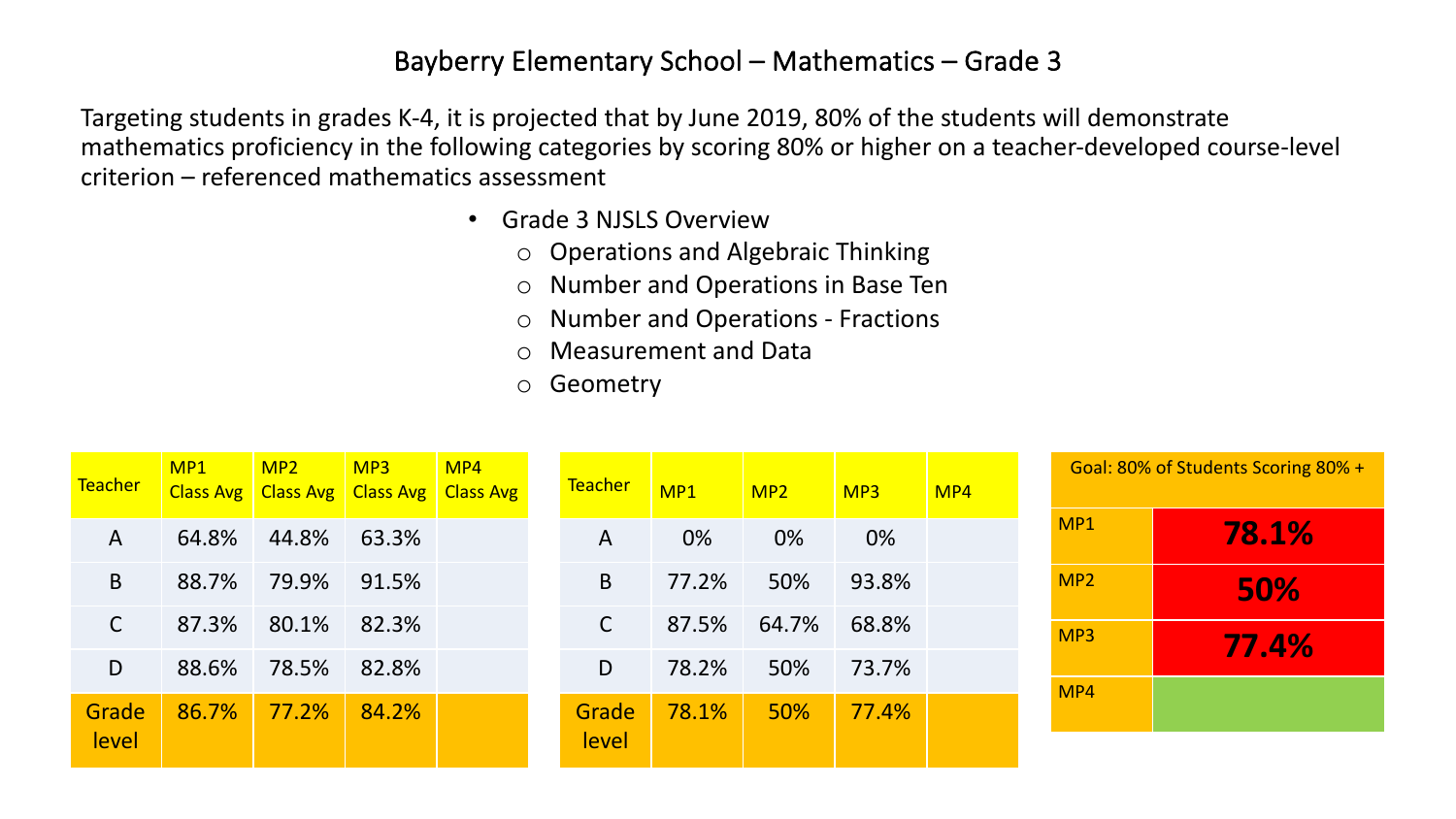- Grade 4 NJSLS Overview
	- o Operations and Algebraic Thinking
	- o Number and Operations in Base Ten
	- o Number and Operations Fractions
	- o Measurement and Data
	- o Geometry

| Teacher <sup>®</sup> | MP1   | MP2<br>Class Avg   Class Avg   Class Avg   Class Avg | MP <sub>3</sub> | MP4 | <b>Teacher</b> | MP1   | MP2   | MP3   | MP4 |                 | Goal: 80% of Students Scoring 80% + |
|----------------------|-------|------------------------------------------------------|-----------------|-----|----------------|-------|-------|-------|-----|-----------------|-------------------------------------|
| $\mathsf{A}$         | 61.2% | 34%                                                  | 55%             |     | A              | 8%    | 0%    | 0%    |     | MP1             | 86.8%                               |
| B                    | 90.5% | 85.2%                                                | 87.9%           |     | B              | 94.1% | 53%   | 88.2% |     | MP <sub>2</sub> | 75.8%                               |
| C                    | 91.7% | 87.7%                                                | 89.2%           |     | C              | 84.2% | 85%   | 84.5% |     | MP3             | 84.8%                               |
| D                    | 94.8% | 87.5%                                                | 91.8%           |     | D              | 95%   | 90%   | 89.5% |     |                 |                                     |
| Grade<br>level       | 89.9% | 84.5%                                                | 88%             |     | Grade<br>level | 84.5% | 75.8% | 84.8% |     | MP4             |                                     |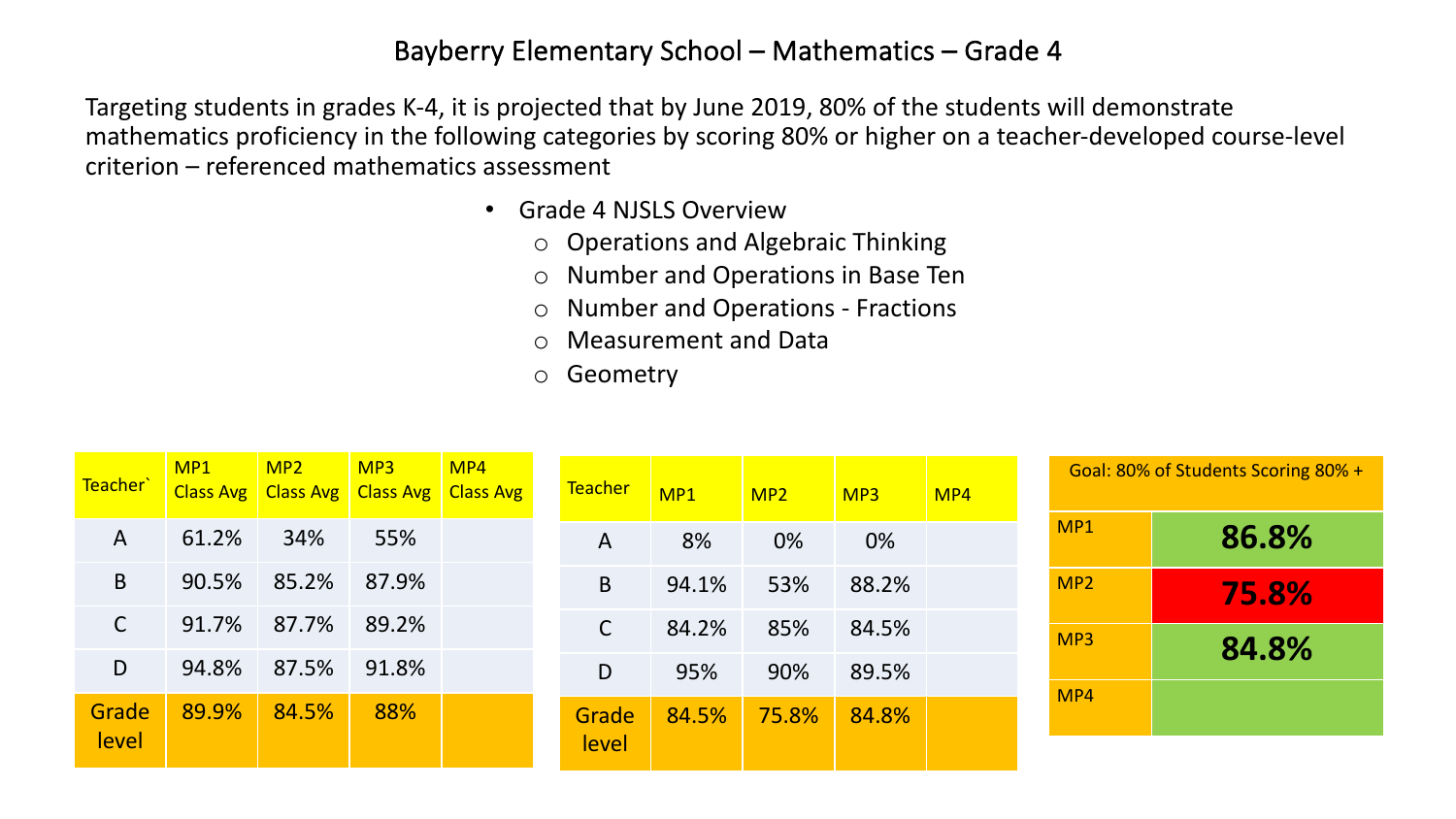# Bayberry Elementary School – Reading Comprehension – Grade 3

Targeting students in grade 3, it is projected that by June 2019, 75% of the students will demonstrate reading comprehension proficiency in analyzing text by scoring 80% or higher on a teacher-developed course-level criterion – referenced reading assessment

| <b>Teacher</b> | MP1   | MP2<br>Class Avg Class Avg Class Avg Class Avg | MP3   | MP4 | <b>Teacher</b> | MP1 | MP2 | MP3   | MP4 |                 | Goal: 75 % of Students Scoring 80% + |
|----------------|-------|------------------------------------------------|-------|-----|----------------|-----|-----|-------|-----|-----------------|--------------------------------------|
| $\mathsf{A}$   | 21.5% | 61%                                            | 75%   |     | A              | 0%  | 18% | 0%    |     | MP1             | 0%                                   |
| B.             | 39.5% | 72.4%                                          | 80.%  |     | B              | 0%  | 55% | 62.5% |     | MP <sub>2</sub> | 20%                                  |
| $\mathsf{C}$   | 28%   | 65%                                            | 73.9% |     | $\mathsf C$    | 0%  | 14% | 52.6% |     | MP3             | 43.9%                                |
| D              | 26.6% | 58.4%                                          | 68.1% |     | D              | 0%  | 21% | 30%   |     | MP4             |                                      |
| Grade<br>level | 29.8% | 64.4%                                          | 73.4% |     | Grade<br>level | 0%  | 20% | 43.9% |     |                 |                                      |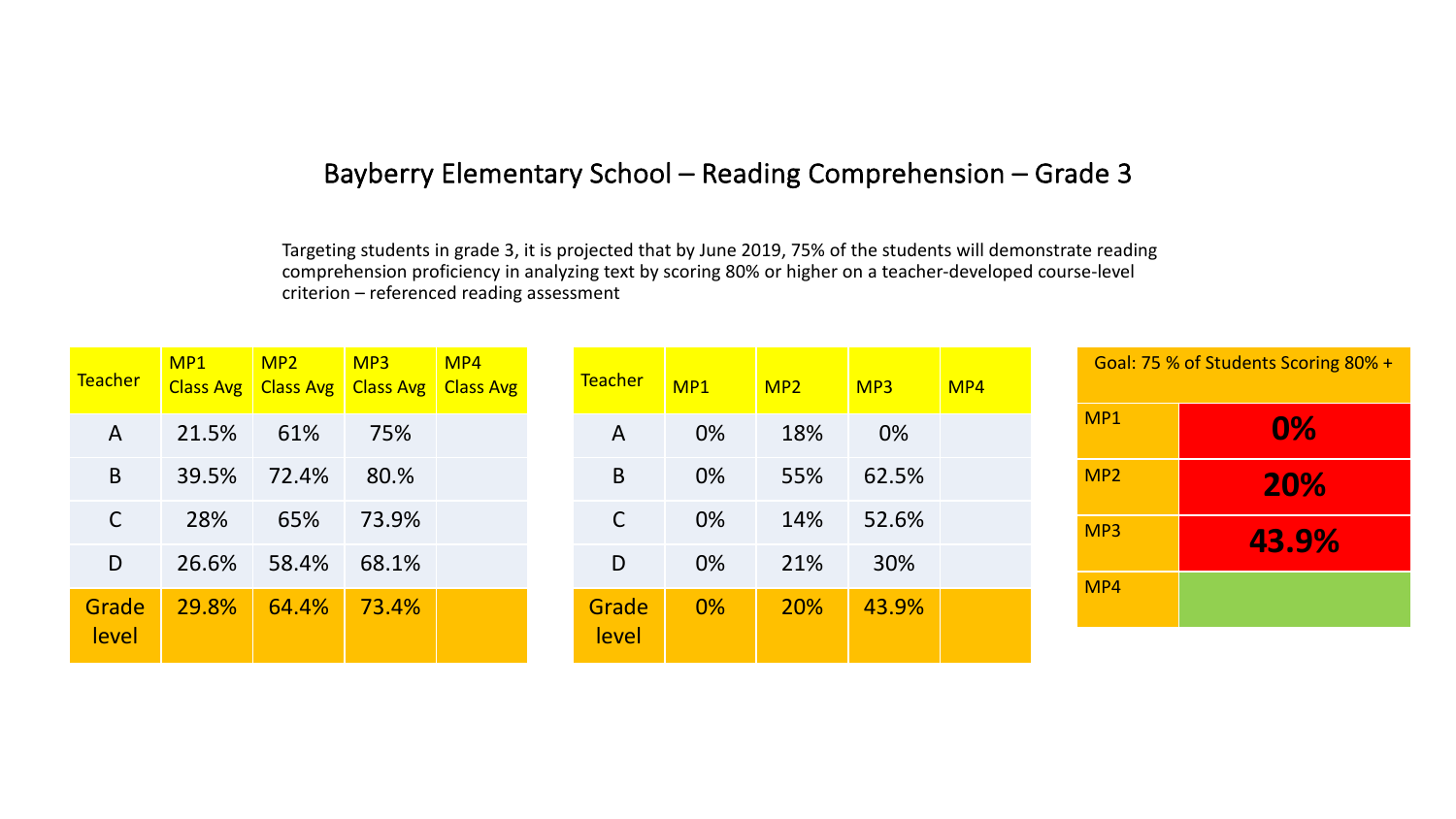# Bayberry Elementary School – Reading Comprehension – Grade 4

Targeting students in grade 4, it is projected that by June 2019, 75% of the students will demonstrate reading comprehension proficiency in analyzing text by scoring 80% or higher on a teacher-developed course-level criterion – referenced reading assessment

| <b>Teacher</b> | MP1<br><b>Class Avg</b> | MP2<br><b>Class Avg</b> | MP3<br><b>Class Avg</b> | MP4<br><b>Class Avg</b> |
|----------------|-------------------------|-------------------------|-------------------------|-------------------------|
| A              | 6%                      | 35%                     | 42.8%                   |                         |
| B              | 56.8%                   | 61.2%                   | 67%                     |                         |
| C              | 50.4%                   | 57.9%                   | 68.5%                   |                         |
| D              | 41.8%                   | 54%                     | 67.8%                   |                         |
| Grade<br>level | 44.8%                   | 53.9%                   | 65.6%                   |                         |

| <b>Teacher</b> | MP1 | MP2 | MP3   | MP4 |
|----------------|-----|-----|-------|-----|
| $\overline{A}$ | 0%  | 0%  | 0%    |     |
| B              | 0%  | 17% | 29.4% |     |
| C              | 0%  | 0%  | 17.7% |     |
| D              | 0%  | 5%  | 26.3% |     |
| Grade<br>level | 0%  | 6%  | 24.1% |     |

| Goal: 75 % of Students Scoring 80% + |       |  |  |  |  |  |  |  |  |  |
|--------------------------------------|-------|--|--|--|--|--|--|--|--|--|
| MP <sub>1</sub>                      | 0%    |  |  |  |  |  |  |  |  |  |
| MP <sub>2</sub>                      | 6%    |  |  |  |  |  |  |  |  |  |
| MP3                                  | 24.1% |  |  |  |  |  |  |  |  |  |
| MP4                                  |       |  |  |  |  |  |  |  |  |  |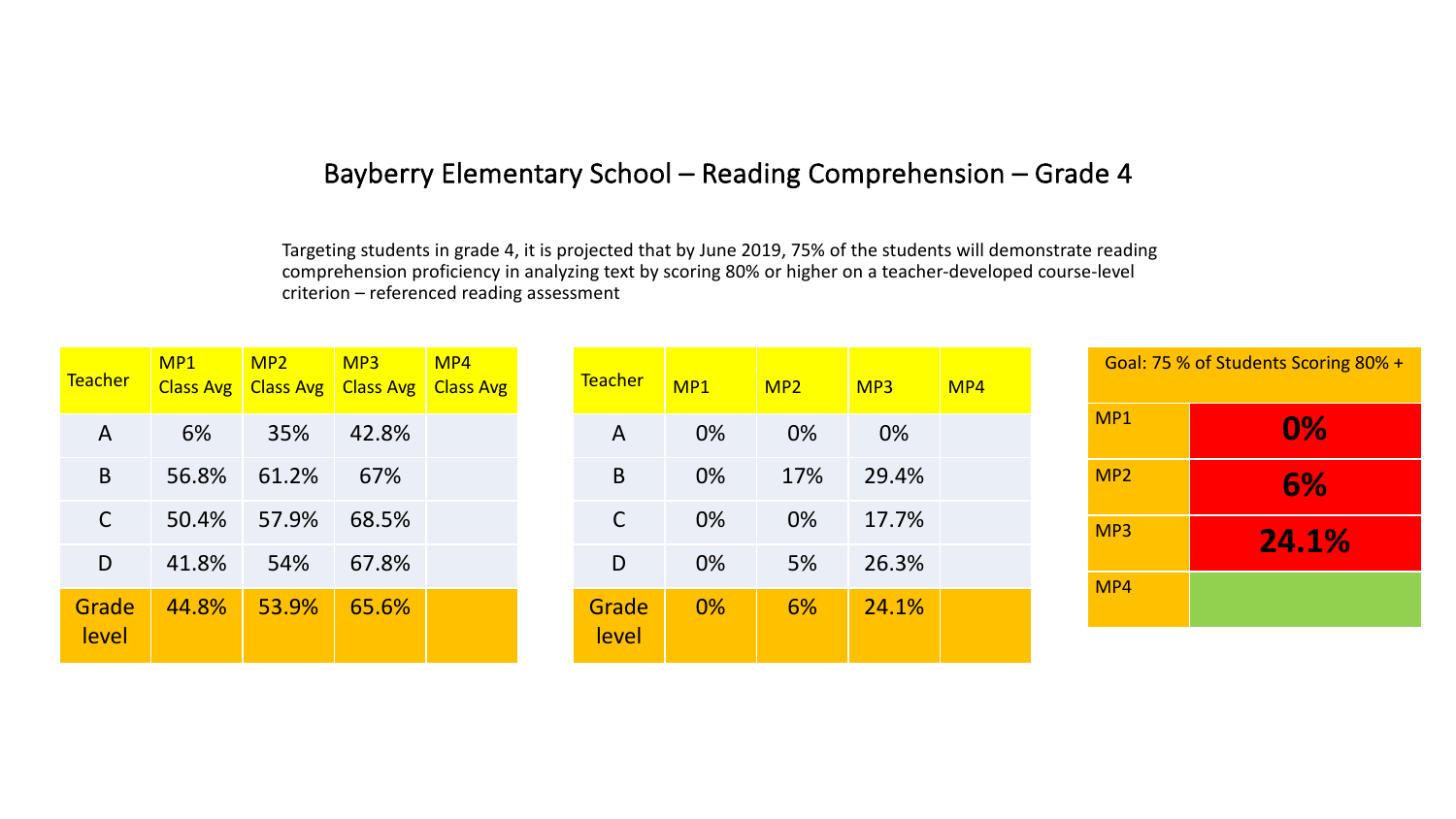#### Bayberry Elementary School –Writing– Grade 3

Targeting students in grades 3 and 4, it is projected that by June 2019, 80% of the students will demonstrate proficiency in narrative writing, informational/explanatory writing and opinion writing by scoring a 2 or better on the PARCC Scoring Rubric

| <b>Teacher</b> | MP1         | MP2 | MP3<br>Class Avg Class Avg Class Avg Class Avg | MP4 | Teacher      | MP1   | MP2 | MP <sub>3</sub> | MP4 |     | Goal: 80 % of Students Scoring 2 + |
|----------------|-------------|-----|------------------------------------------------|-----|--------------|-------|-----|-----------------|-----|-----|------------------------------------|
| A              | $\mathbf 0$ | 0.6 | $\overline{0}$                                 |     | $\mathsf{A}$ | 8.0%  | 0%  | 0%              |     | MP1 | 17.1%                              |
| $\sf B$        | 1.1         | 2.1 | 2.7                                            |     | B            | 9.0%  | 75% | 100%            |     | MP2 | 56%                                |
| $\mathsf C$    | 0.4         | 1.9 | 2.2                                            |     | $\mathsf{C}$ | 37.5% | 66% | 89.5%           |     | MP3 | 86.2%                              |
| D              | 0.6         | 1.6 | 2.1                                            |     | D            | 25.0% | 43% | 77.3%           |     |     |                                    |
| Grade          | 0.7         | 1.7 | 2.3                                            |     | Grade        | 17.1% | 56% | 86.2%           |     | MP4 |                                    |
| level          |             |     |                                                |     | level        |       |     |                 |     |     |                                    |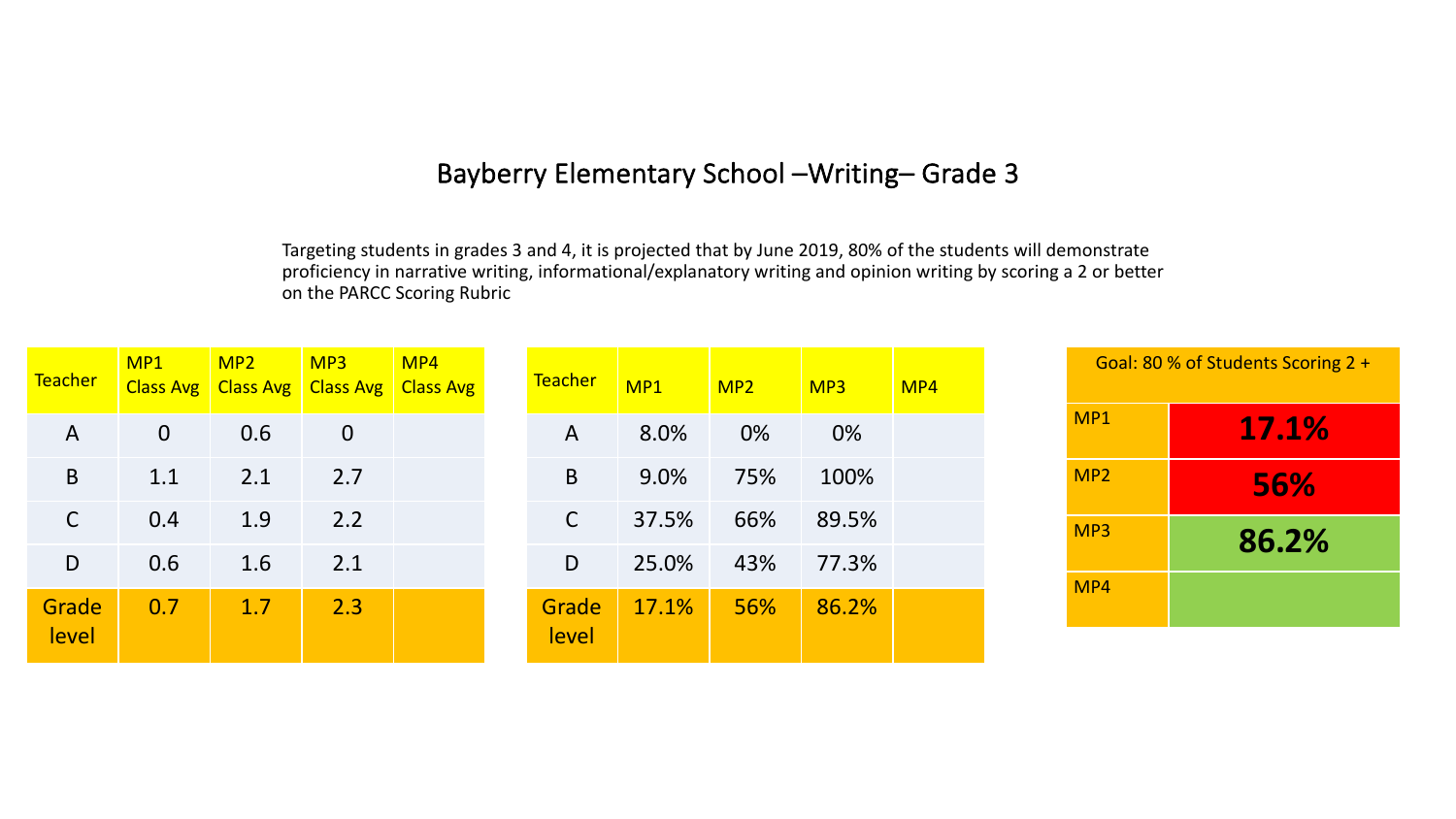# Bayberry Elementary School –Writing– Grade 4

Targeting students in grades 3 and 4, it is projected that by June 2019, 80% of the students will demonstrate proficiency in narrative writing, informational/explanatory writing and opinion writing by scoring a 2 or better on the PARCC Scoring Rubric

| <b>Teacher</b> | MP <sub>1</sub><br><b>Class Avg</b> | MP2            | MP <sub>3</sub><br>Class Avg   Class Avg   Class Avg | MP4 | Teacher        | MP1   | MP2 | MP <sub>3</sub> | MP4 |                 | Goal: 80 % of Students Scoring 2 + |
|----------------|-------------------------------------|----------------|------------------------------------------------------|-----|----------------|-------|-----|-----------------|-----|-----------------|------------------------------------|
| $\mathsf{A}$   | $\overline{0}$                      | $\overline{0}$ | $\overline{0}$                                       |     | $\mathsf{A}$   | 0%    | 0%  | 0%              |     | MP1             | 41%                                |
| B              | 1.8                                 | 2.4            | 2.7                                                  |     | B              | 58.8% | 88% | 94%             |     | MP <sub>2</sub> | 77%                                |
| $\mathsf{C}$   | 1.7                                 | 2.7            | 2.7                                                  |     | C              | 52%   | 83% | 94%             |     | MP3             | 80.3%                              |
| D              | 1.1                                 | 2.2            | 2.4                                                  |     | D              | 20%   | 75% | 76%             |     |                 |                                    |
| Grade<br>level | 1.3                                 | 2.1            | 2.4                                                  |     | Grade<br>level | 41%   | 77% | 80.3%           |     | MP4             |                                    |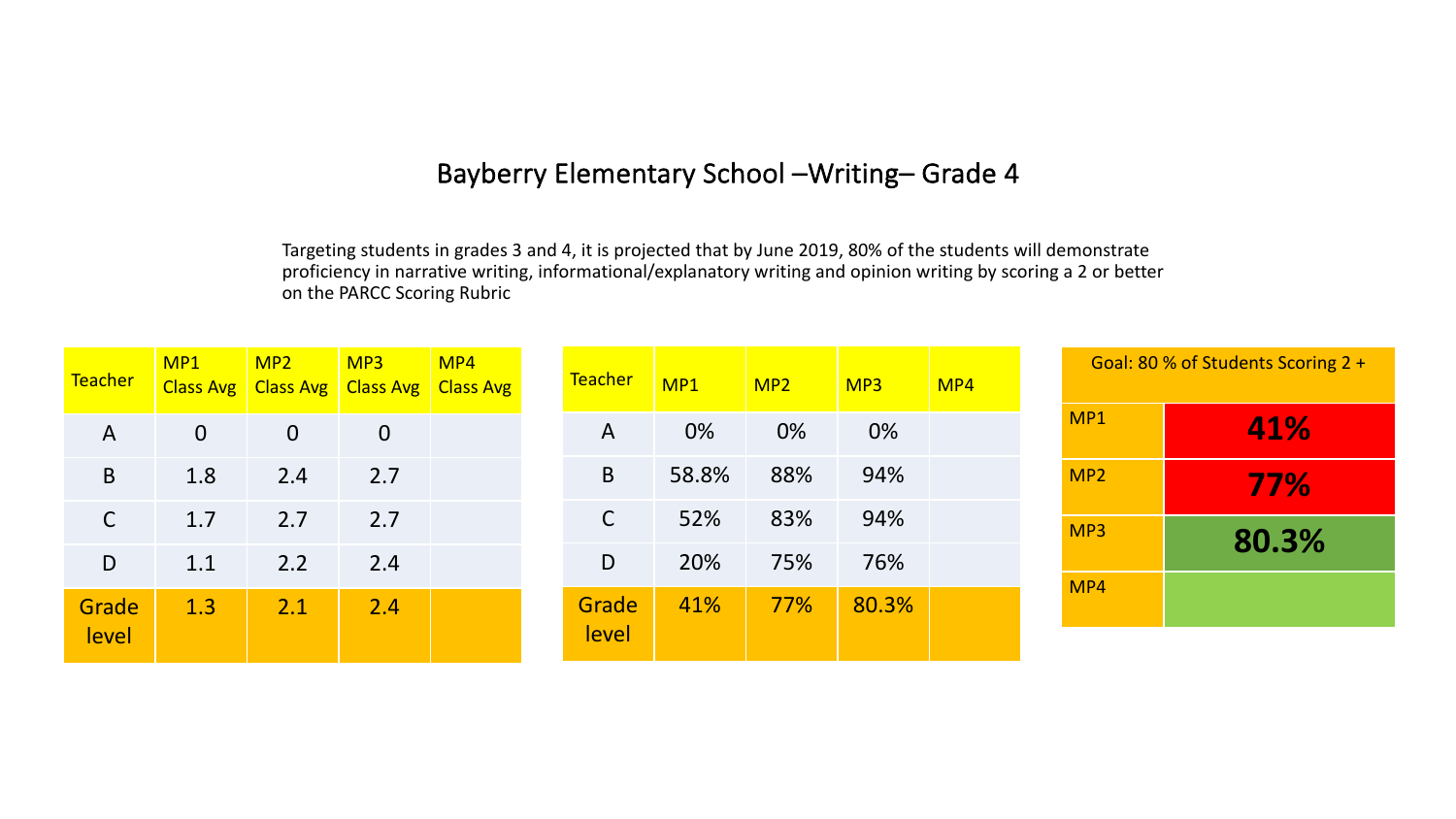# Valley View – Reading Comprehension – Grade 5

Targeting students in grade 5, it is projected that by June 2019, 75% of the students will demonstrate reading comprehension proficiency in analyzing text by scoring 80% or higher on a teacher-developed course-level criterion – referenced reading assessment

| Teacher        | MP1<br><b>Class Avg</b> | MP2<br><b>Class Avg</b> | MP <sub>3</sub><br><b>Class Avg</b> | MP4<br><b>Class Avg</b> | <b>Teacher</b> | MP <sub>1</sub> | MP <sub>2</sub> | MP <sub>3</sub> | MP4 |                 | Goal: 75 % of Students Scoring 80% + |
|----------------|-------------------------|-------------------------|-------------------------------------|-------------------------|----------------|-----------------|-----------------|-----------------|-----|-----------------|--------------------------------------|
| A              | 76.3%                   | 89%                     | 95%                                 |                         | A              | 63%             | 100%            | 100%            |     | MP1             | 53%                                  |
| $\sf B$        | 67.7%                   | 87.5%                   | 94%                                 |                         | B              | 53%             | 93%             | 100%            |     | MP <sub>2</sub> | 89%                                  |
| $\mathsf{C}$   | 84.4%                   | 93%                     | 97%                                 |                         | $\mathsf{C}$   | 75%             | 100%            | 100%            |     | MP3             | 98%                                  |
| D              | 85%                     | 84%                     | 98%                                 |                         | D              | 100%            | 50%             | 100%            |     | MP4             |                                      |
| E              | 63.8%                   | 83.5%                   | 94%                                 |                         | E              | 23%             | 67%             | 93%             |     |                 |                                      |
| Grade<br>level | 73.3%                   | 88.2%                   | 94%                                 |                         | Grade<br>level | 53%             | 89%             | 98%             |     |                 |                                      |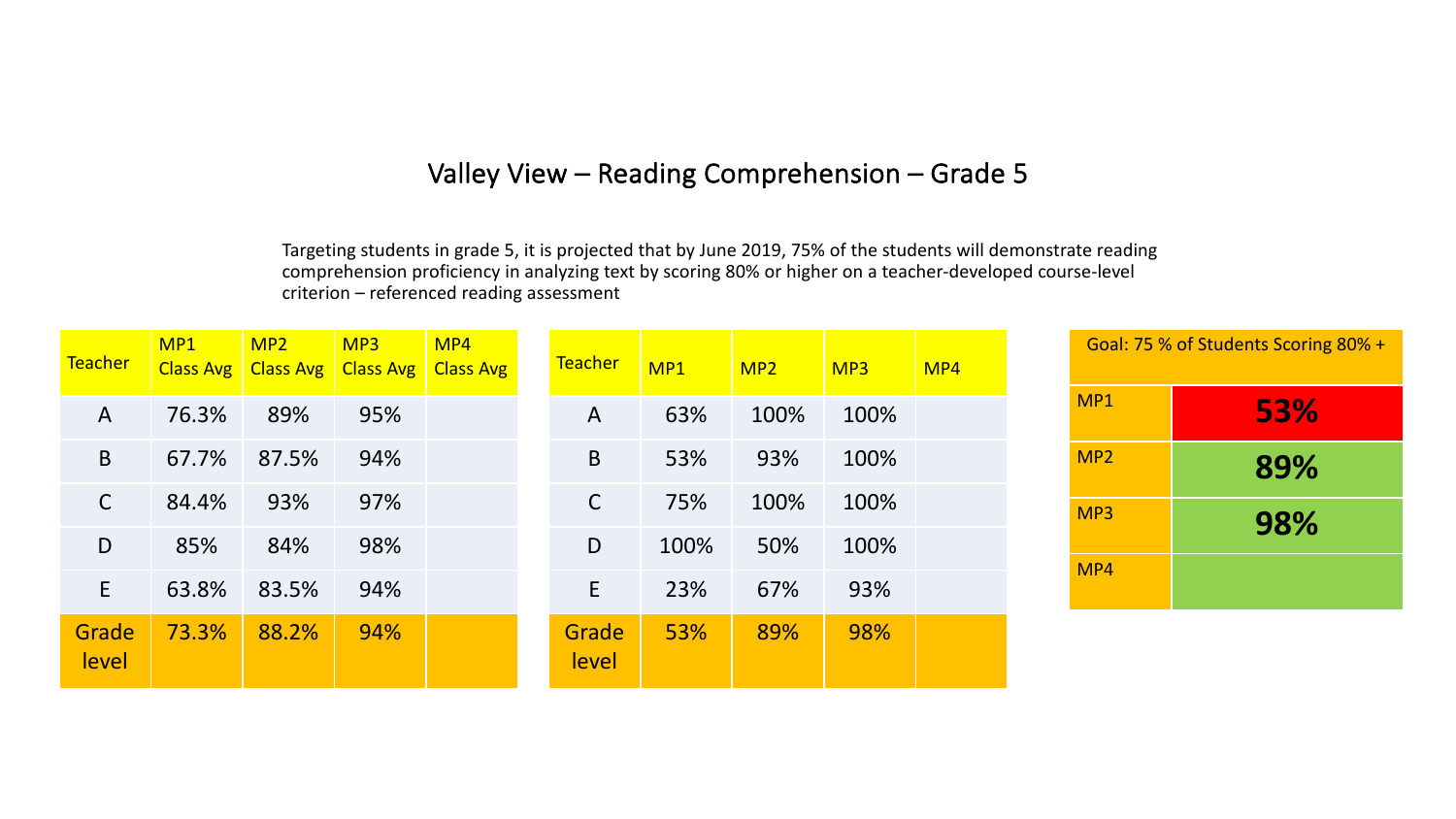## Valley View –Writing– Grade 5

Targeting students in grade 5, it is projected that by June 2019, 80% of the students will demonstrate proficiency in narrative writing, informational/explanatory writing and opinion writing by scoring a 2 or better on the PARCC Scoring Rubric

| <b>Teacher</b> | MP1<br><b>Class Avg</b> | MP2<br><b>Class Avg</b> | MP3<br><b>Class Avg</b> | MP4<br><b>Class Avg</b> |
|----------------|-------------------------|-------------------------|-------------------------|-------------------------|
| A              | 2.0                     | 2.1                     | 3.8                     |                         |
| B              | 2.5                     | 2.9                     | 3.4                     |                         |
| $\mathsf{C}$   | 2.4                     | 3.4                     | 3.5                     |                         |
| D              | 1.5                     | 2.0                     | 1.5                     |                         |
| E              | 2.5                     | 2.6                     | 2.6                     |                         |
| Grade<br>level | 2.3                     | 2.7                     | 3.0                     |                         |

| <b>Teacher</b> | MP1  | MP2  | MP <sub>3</sub> | MP4 |
|----------------|------|------|-----------------|-----|
| $\overline{A}$ | 88%  | 75%  | 87%             |     |
| B              | 93%  | 80%  | 93%             |     |
| $\mathsf{C}$   | 100% | 100% | 100%            |     |
| D              | 50%  | 100% | 50%             |     |
| F              | 94%  | 73%  | 93%             |     |
| Grade<br>level | 92%  | 83%  | 92%             |     |

| Goal: 80% of Students Scoring 2 + |     |  |  |  |  |  |  |  |  |
|-----------------------------------|-----|--|--|--|--|--|--|--|--|
| MP1                               | 92% |  |  |  |  |  |  |  |  |
| MP <sub>2</sub>                   | 83% |  |  |  |  |  |  |  |  |
| MP3                               | 92% |  |  |  |  |  |  |  |  |
| MP4                               |     |  |  |  |  |  |  |  |  |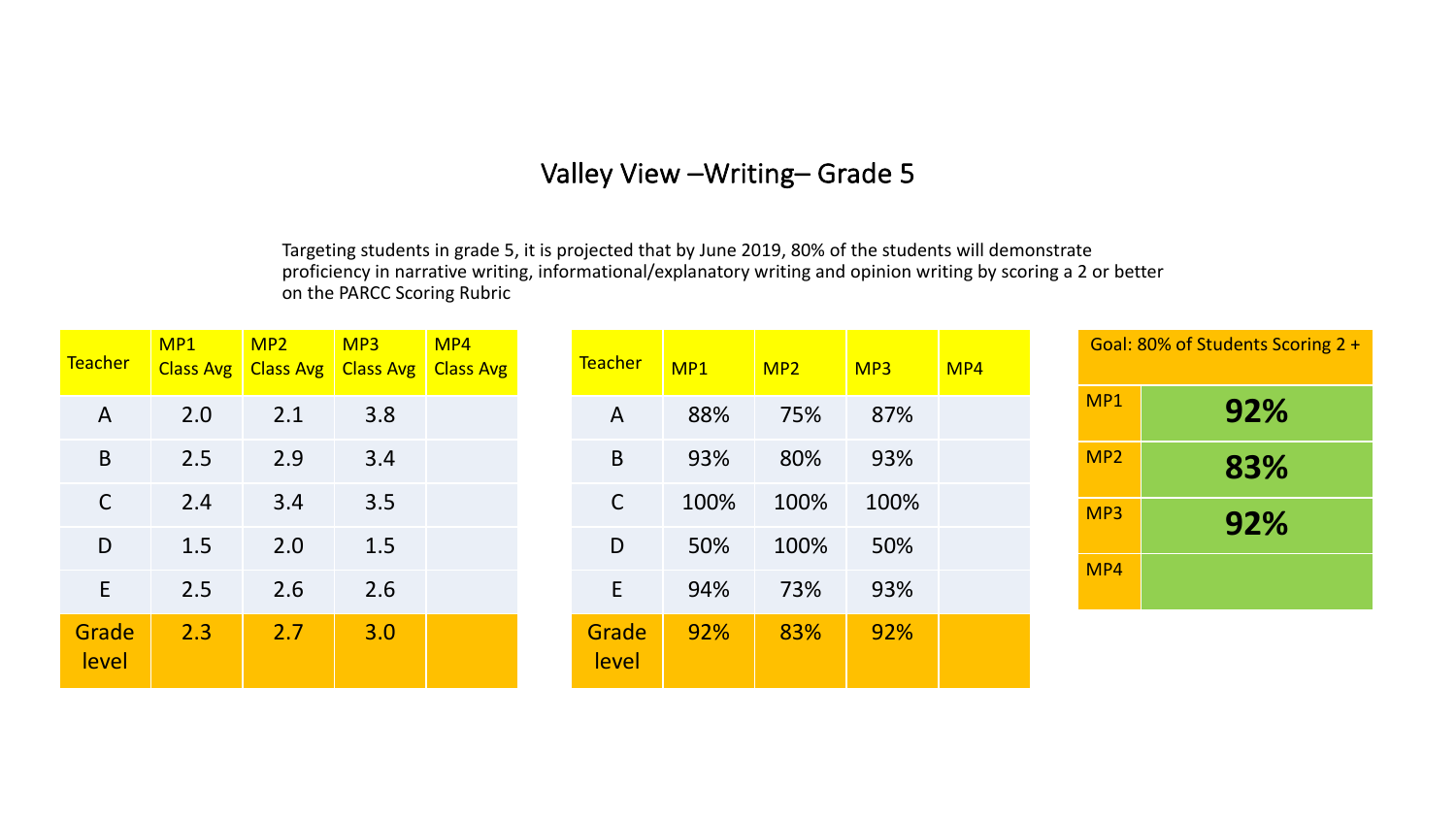- Grade 5 NJSLS Overview
	- o Operations and Algebraic Thinking
	- o Number and Operations in Base Ten
	- o Number and Operations Fractions
	- o Measurement and Data
	- o Geometry

| <b>Teacher</b> | MP1<br><b>Class Avg</b> | MP2<br><b>Class Avg</b> | MP3<br><b>Class Avg</b> | MP4<br><b>Class Avg</b> |
|----------------|-------------------------|-------------------------|-------------------------|-------------------------|
| A              | 94.6%                   | 92%                     | 98%                     |                         |
| B              | 84.3%                   | 77%                     | 80%                     |                         |
| $\mathsf{C}$   | 91.8%                   | 93.5%                   | 97%                     |                         |
| D              | 81%                     | 68%                     | 75%                     |                         |
| E              | 92.2%                   | 88.5%                   | 84%                     |                         |
| Grade<br>level | 90.2%                   | 87.3%                   | 93%                     |                         |

| <b>Teacher</b> | MP1  | MP2  | MP <sub>3</sub> | MP4 |
|----------------|------|------|-----------------|-----|
| A              | 100% | 88%  | 100%            |     |
| B              | 81%  | 64%  | 93%             |     |
| $\mathsf{C}$   | 100% | 100% | 100%            |     |
| D              | 33%  | 33%  | 67%             |     |
| E              | 92%  | 77%  | 85%             |     |
| Grade<br>level | 90%  | 81%  | 94%             |     |

| Goal: 80% of Students Scoring 80% + |     |  |  |  |  |  |  |  |  |  |  |
|-------------------------------------|-----|--|--|--|--|--|--|--|--|--|--|
| MP1                                 | 90% |  |  |  |  |  |  |  |  |  |  |
| MP <sub>2</sub>                     | 81% |  |  |  |  |  |  |  |  |  |  |
| MP3                                 | 94% |  |  |  |  |  |  |  |  |  |  |
| MP4                                 |     |  |  |  |  |  |  |  |  |  |  |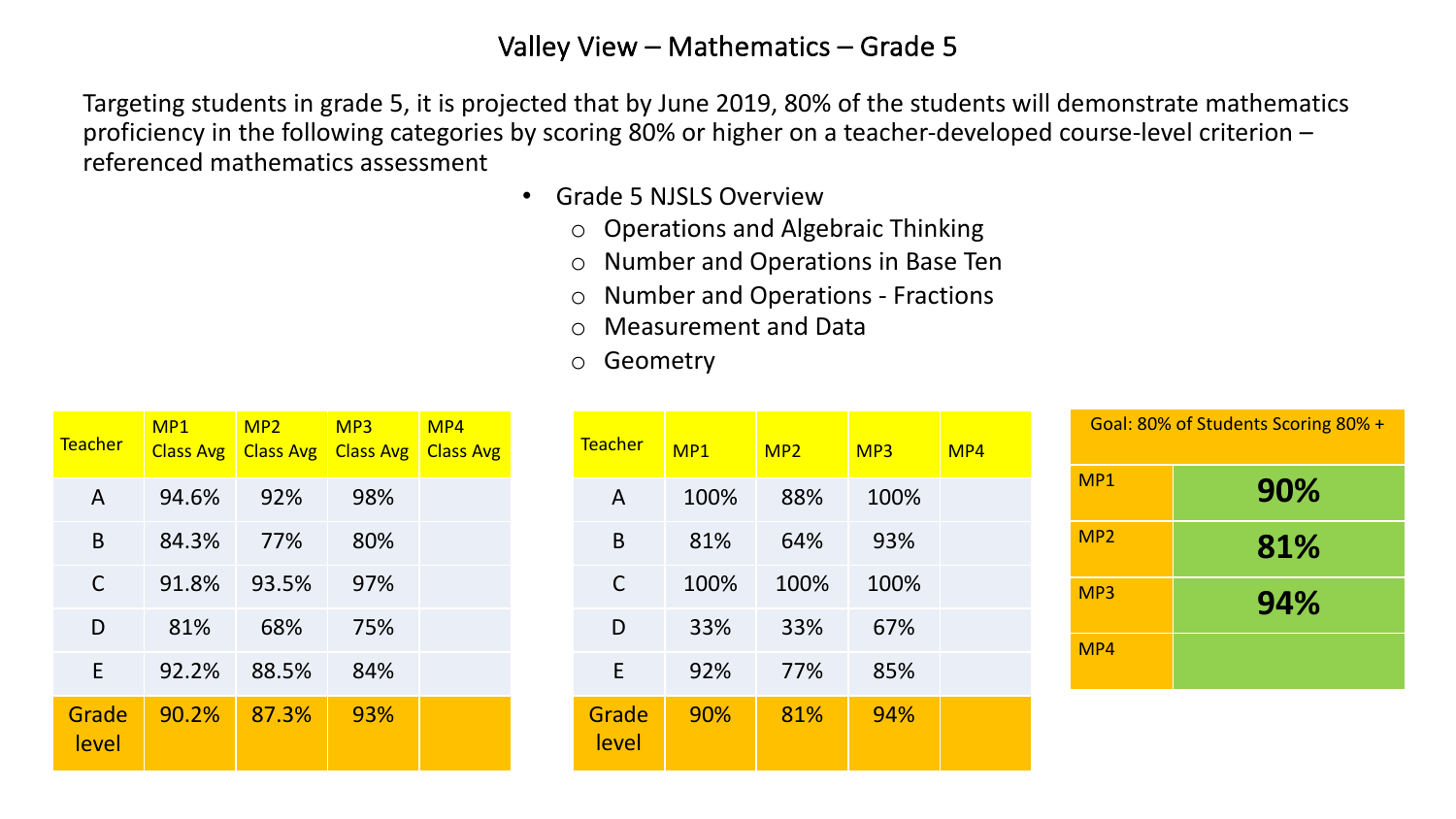## Valley View –Writing – Grade 6

Targeting students in grades 6, 7, 8, it is projected that by June 2019, 80% of the students will demonstrate in narrative informational/explanatory and argumentative writing by scoring a 3 or better on the PARCC Scoring Rubric

| <b>Teacher</b> | MP1<br><b>Class Avg</b> | MP2 | MP <sub>3</sub><br><b>Class Avg Class Avg</b> | MP4<br><b>Class Avg</b> | <b>Teacher</b> | MP <sub>1</sub> | MP <sub>2</sub> | MP <sub>3</sub> | MP4 |                 | Goal: 80% of Students Scoring 3+ |
|----------------|-------------------------|-----|-----------------------------------------------|-------------------------|----------------|-----------------|-----------------|-----------------|-----|-----------------|----------------------------------|
| $\mathsf{A}$   | 2.6                     | 2.5 | 2.9                                           |                         | A              | 58%             | 56%             | 81%             |     | MP1             | 54%                              |
| B              | 2.8                     | 2.6 | 2.8                                           |                         | B              | 76%             | 62%             | 85%             |     | MP <sub>2</sub> | <b>59%</b>                       |
| $\mathsf C$    | 2.4                     | 2.8 | 2.9                                           |                         | C              | 53%             | 65%             | 81%             |     | MP3             | 80%                              |
| D              | 2.8                     | 3.0 | 2.0                                           |                         | D              | 60%             | 60%             | 25%             |     |                 |                                  |
| Grade<br>level | 2.8                     | 2.7 | 2.8                                           |                         | Grade<br>level | 54%             | 59%             | 80%             |     | MP4             |                                  |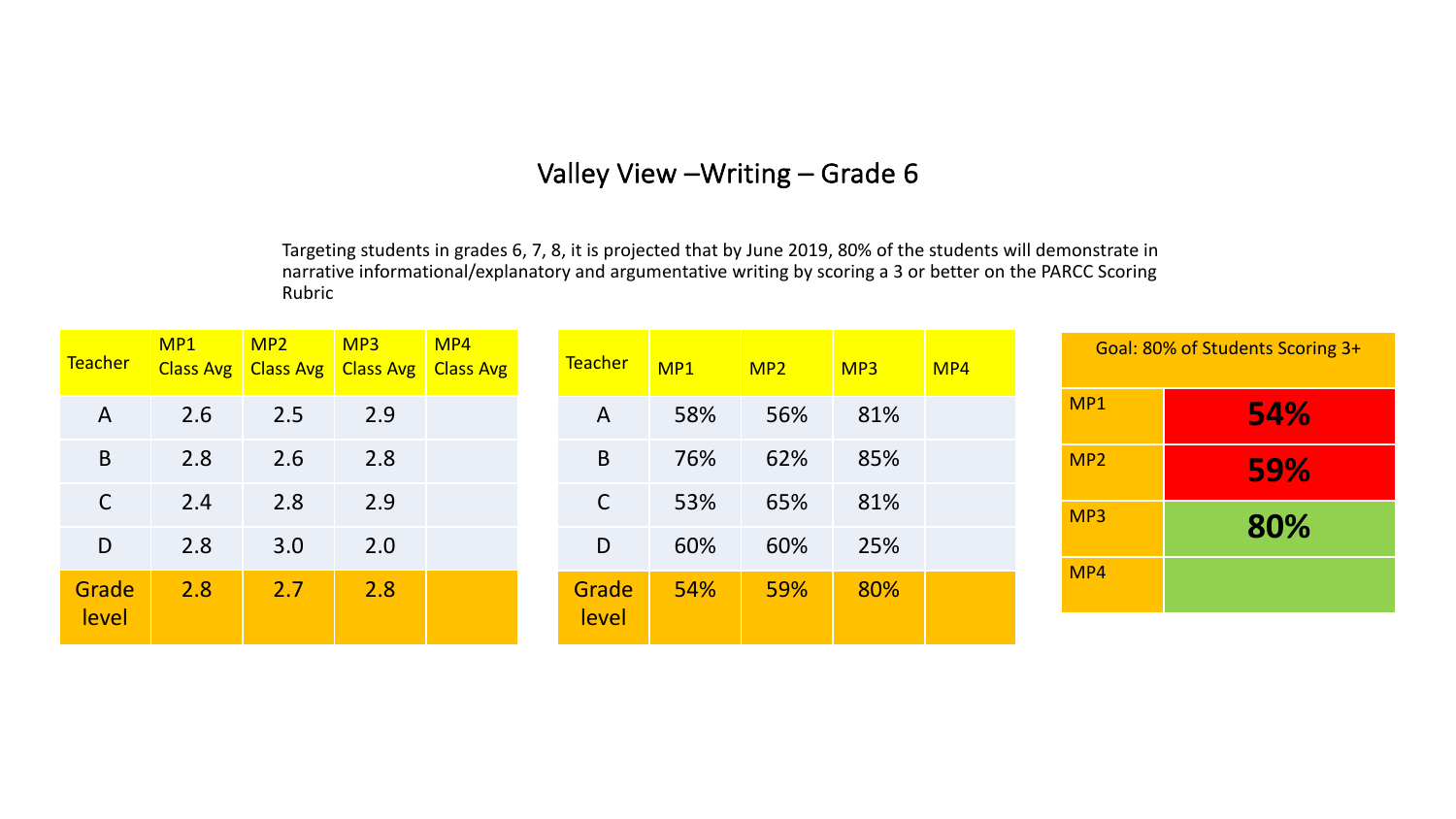### Valley View –Writing – Grade 7

Targeting students in grades 6, 7, 8, it is projected that by June 2019, 80% of the students will demonstrate in narrative informational/explanatory and argumentative writing by scoring a 3 or better on the PARCC Scoring Rubric

| <b>Teacher</b> | MP1<br><b>Class Avg</b> | MP2<br><b>Class Avg Class Avg</b> | MP <sub>3</sub> | MP4<br><b>Class Avg</b> | Teacher        | MP1  | MP <sub>2</sub> | MP <sub>3</sub> | MP4 |                 | Goal: 80% of Students Scoring 3+ |
|----------------|-------------------------|-----------------------------------|-----------------|-------------------------|----------------|------|-----------------|-----------------|-----|-----------------|----------------------------------|
| A              | 3.2                     | 2.6                               | 3.3             |                         | A              | 78%  | 63%             | 82%             |     | MP1             | 85%                              |
| B              | 3.3                     | 3.3                               | 3.0             |                         | B              | 100% | 100%            | 100%            |     | MP <sub>2</sub> | <b>72%</b>                       |
| C              | 2.9                     | 3.2                               | 3.4             |                         | C              | 81%  | 94%             | 81%             |     | MP3             | 83%                              |
| Grade<br>level | 2.9                     | 3.2                               | 3.3             |                         | Grade<br>level | 85%  | 72%             | 83%             |     | MP4             |                                  |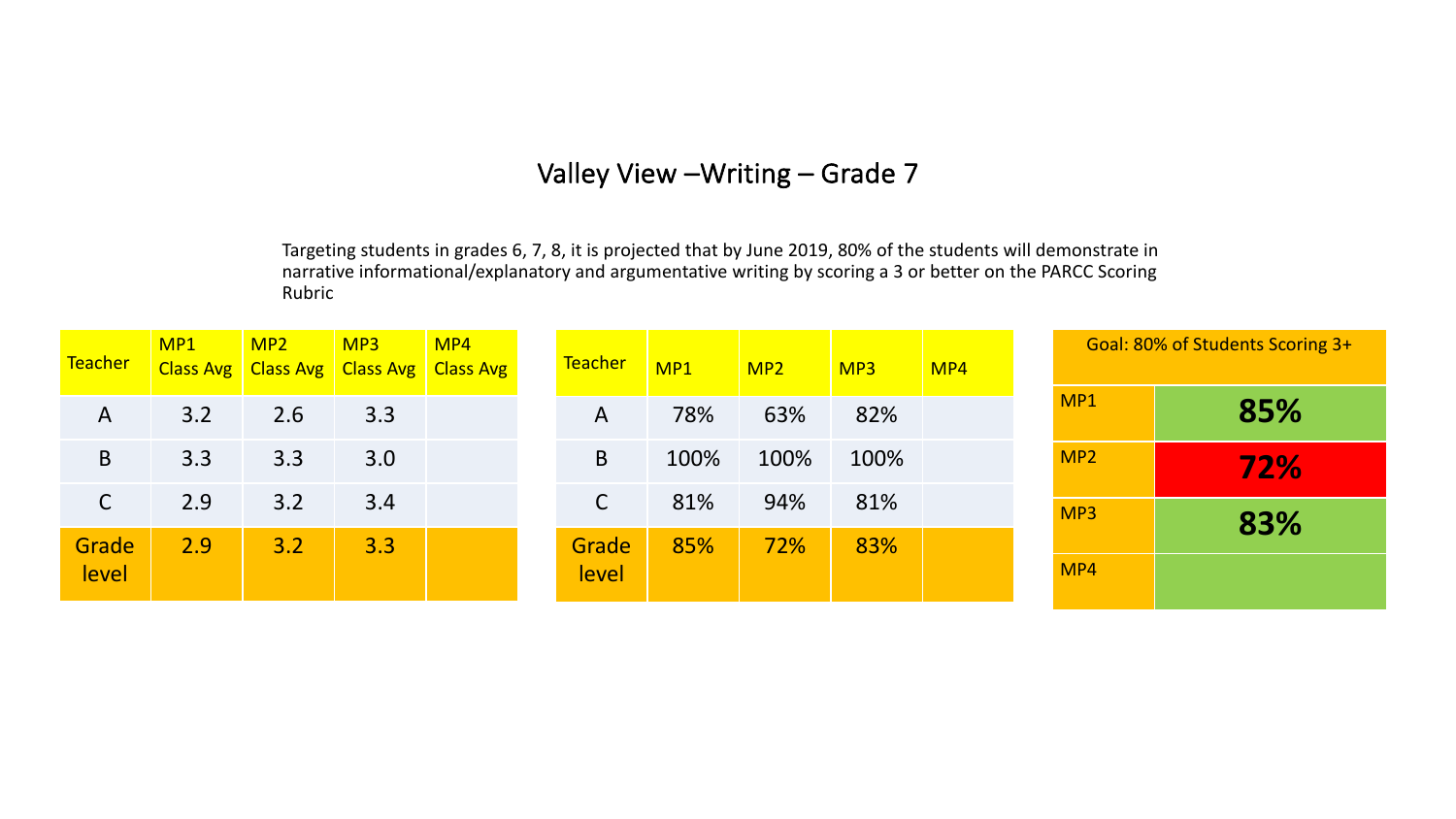## Valley View –Writing – Grade 8

Targeting students in grades 6, 7, 8, it is projected that by June 2019, 80% of the students will demonstrate in narrative informational/explanatory and argumentative writing by scoring a 3 or better on the PARCC Scoring Rubric

| <b>Teacher</b> | MP1 | MP2<br>Class Avg Class Avg Class Avg | MP <sub>3</sub> | MP4<br><b>Class Avg</b> | Teacher        | MP1  | MP2  | MP <sub>3</sub> | MP4 |                 | Goal: 80% of Students Scoring 3+ |
|----------------|-----|--------------------------------------|-----------------|-------------------------|----------------|------|------|-----------------|-----|-----------------|----------------------------------|
| $\mathsf{A}$   | 3.3 | 3.6                                  | 3.7             |                         | A              | 86%  | 85%  | 83%             |     | MP1             | 85%                              |
| B              | 2.9 | 2.0                                  | 3.6             |                         | $\mathsf B$    | 83%  | 83%  | 100%            |     | MP <sub>2</sub> | 84%                              |
| $\mathsf C$    | 3.0 | 3.0                                  | 3.0             |                         | $\mathsf C$    | 100% | 100% | 100%            |     | MP3             | 88%                              |
| Grade<br>level | 3.3 | 3.57                                 | 3.3             |                         | Grade<br>level | 85%  | 84%  | 88%             |     | MP4             |                                  |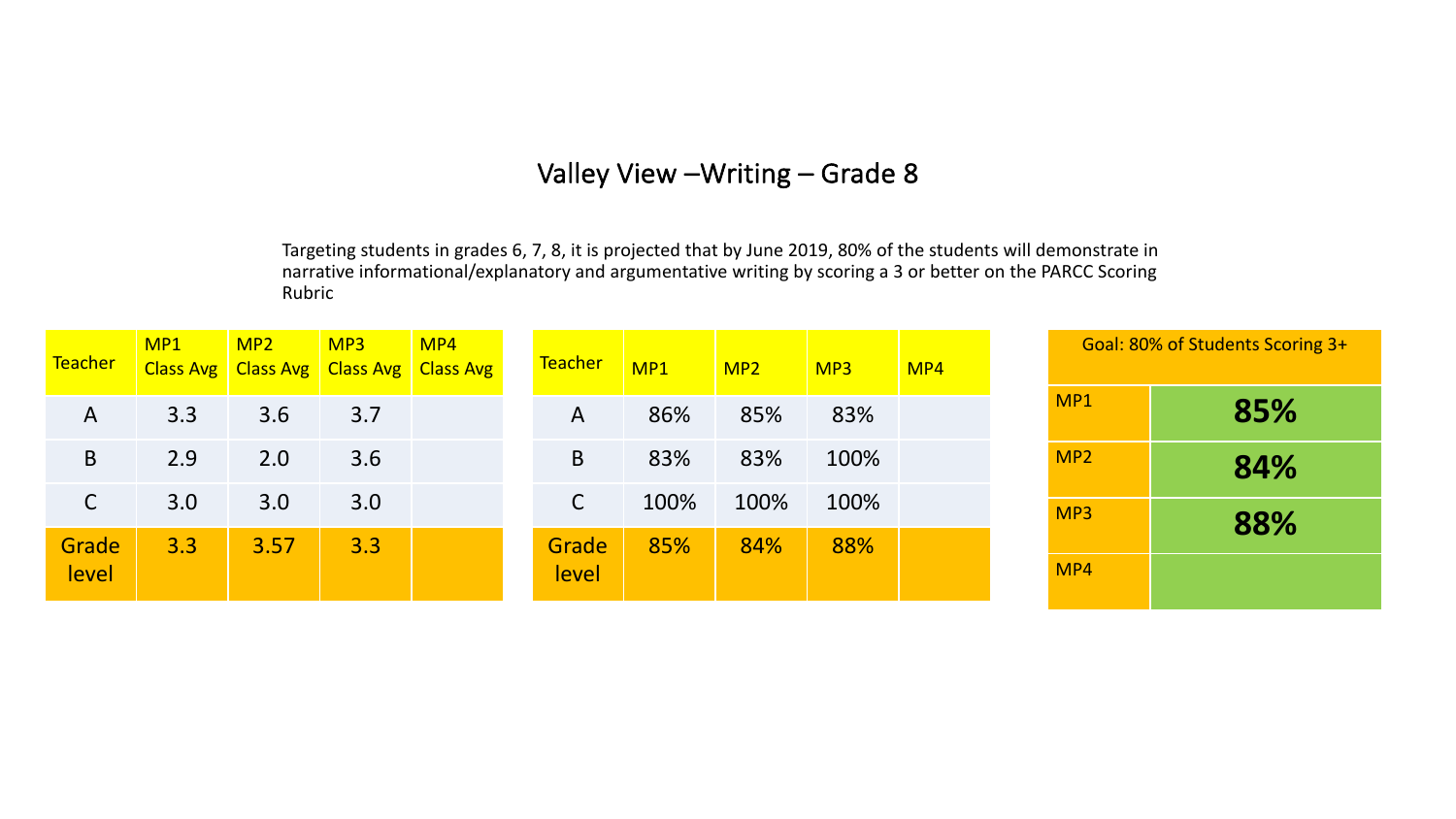- Grade 6 NJSLS Overview
	- o Ratios and Proportional Relationship
	- o The Number System
	- o Expressions and Equations
	- o Geometry
	- o Statistics & Probability

| <b>Teacher</b> | MP <sub>1</sub> | MP2   | MP <sub>3</sub> | MP4<br>Class Avg Class Avg Class Avg Class Avg | Teacher/       | MP <sub>1</sub> | MP2 | MP <sub>3</sub> | MP4 |                 | Goal: 75 % of Students Scoring 80% + |
|----------------|-----------------|-------|-----------------|------------------------------------------------|----------------|-----------------|-----|-----------------|-----|-----------------|--------------------------------------|
| A              | 91%             | 90.9% | 82.2%           |                                                | Α              | 83%             | 88% | 65%             |     | MP1             | 82%                                  |
| B              | 82.3%           | 61.3% | 71.6%           |                                                | B              | 67%             | 17% | 20%             |     | MP <sub>2</sub> | 83%                                  |
| Grade<br>level | 90.5%           | 88.9% | 83.2%           |                                                | Grade<br>level | 82%             | 83% | 62%             |     | MP3             | 62%                                  |
|                |                 |       |                 |                                                |                |                 |     |                 |     | MP4             |                                      |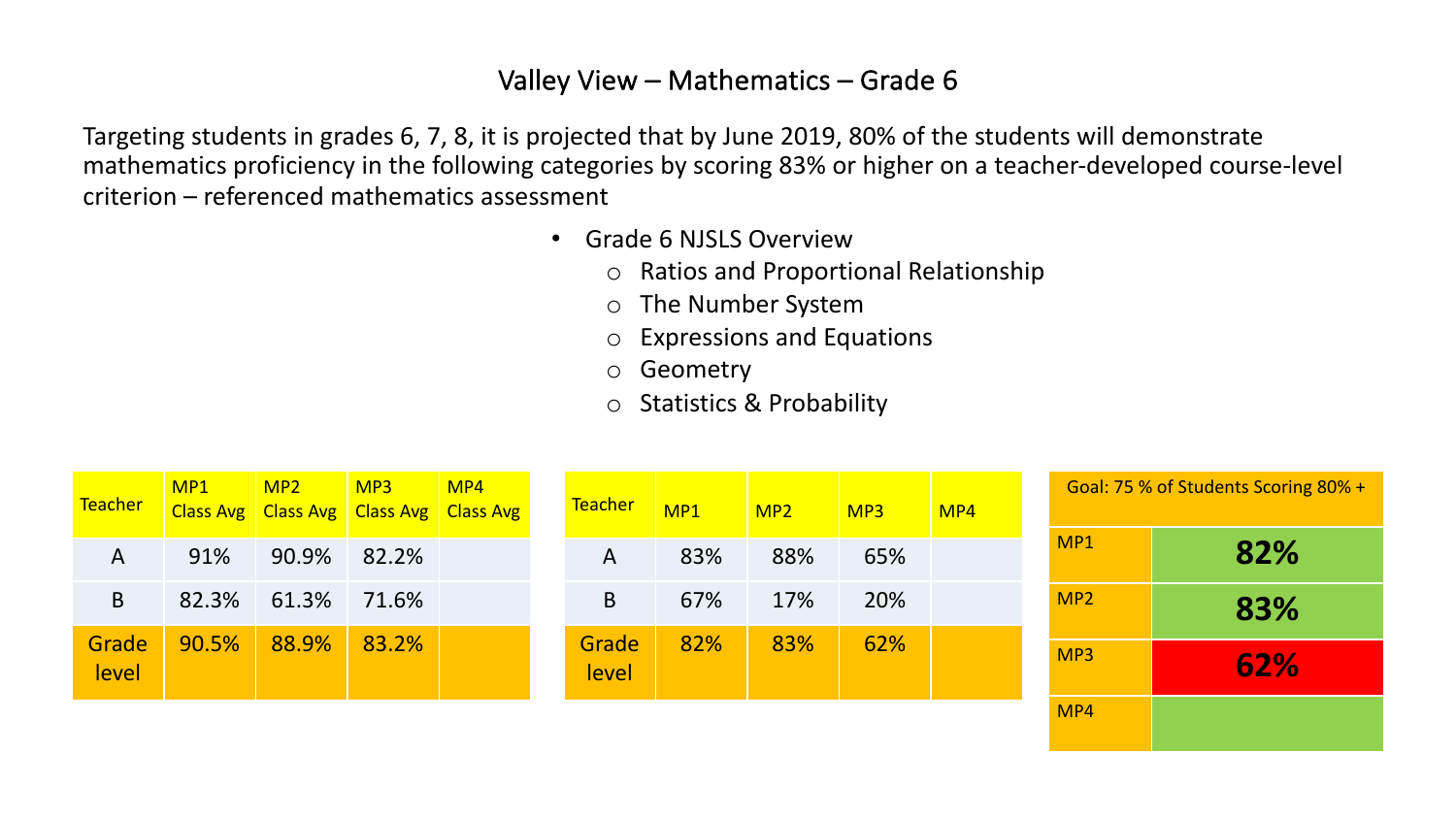- Grade 7 NJSLS Overview
	- o Ratios and Proportional Relationship
	- o The Number System
	- o Expressions and Equations
	- o Geometry
	- o Statistics & Probability

| <b>Teacher</b> | MP1<br><b>Class Avg</b> | MP2<br><b>Class Avg</b> | MP3<br><b>Class Avg</b> | MP4<br><b>Class Avg</b> |
|----------------|-------------------------|-------------------------|-------------------------|-------------------------|
| A              | 91%                     | 85%                     | 90%                     |                         |
| B              | 77%                     | 68%                     | 69%                     |                         |
| $\mathsf{C}$   | 75%                     | 68%                     | 76%                     |                         |
| Grade<br>level | 86%                     | 78%                     | 89%                     |                         |

| <b>Teacher</b> | MP1 | MP <sub>2</sub> | MP <sub>3</sub> | MP4 |
|----------------|-----|-----------------|-----------------|-----|
| A              | 88% | 68%             | 73%             |     |
| B              | 43% | 26%             | 26%             |     |
| $\mathsf{C}$   | 33% | 0%              | 33%             |     |
| Grade<br>level | 70% | 50%             | 45%             |     |

| Goal: 75 % of Students Scoring 80% + |     |  |  |
|--------------------------------------|-----|--|--|
| MP1                                  | 70% |  |  |
| MP <sub>2</sub>                      | 50% |  |  |
| MP <sub>3</sub>                      | 45% |  |  |
| MP4                                  |     |  |  |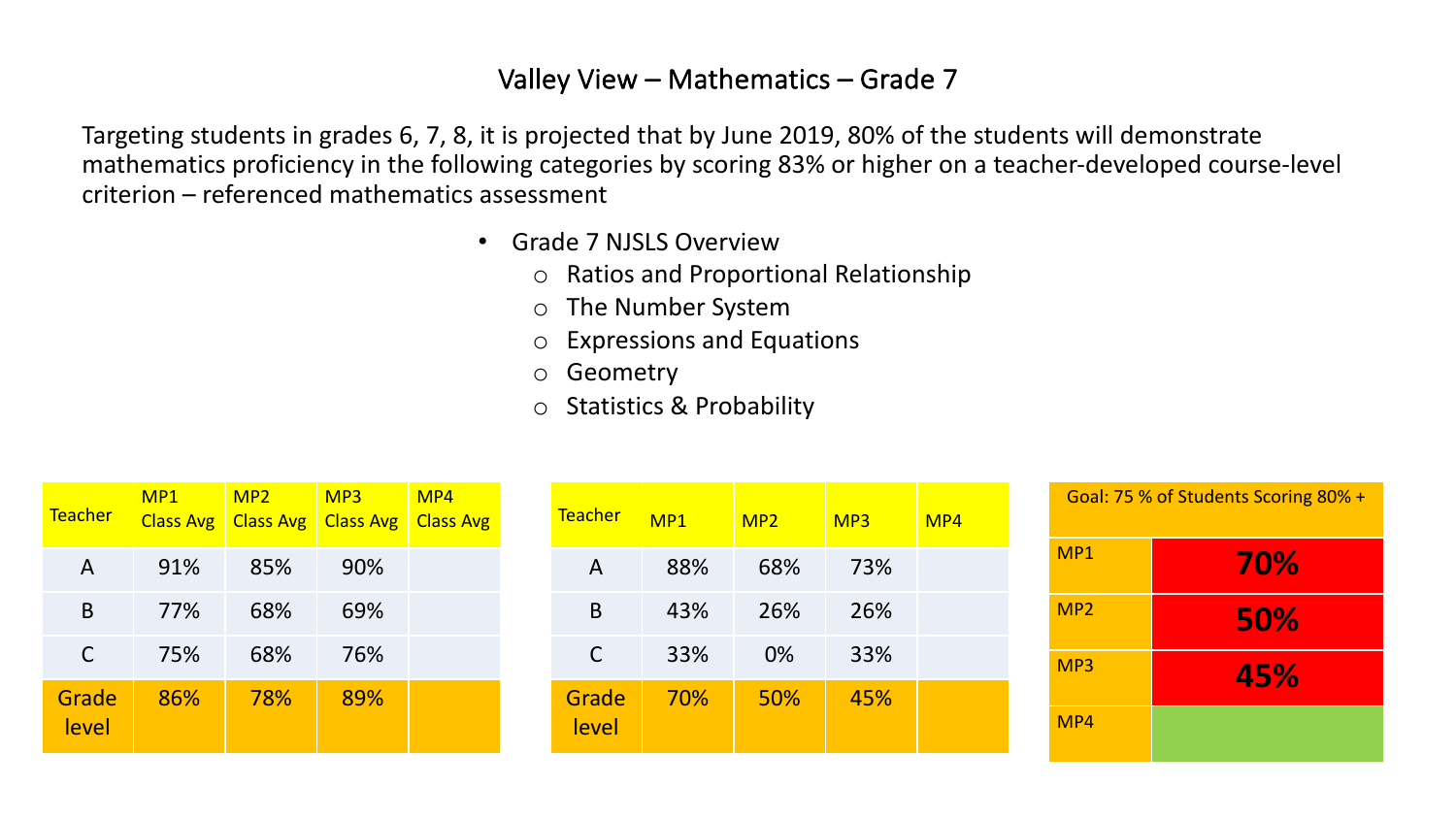**Gr. 8 Mathematics**: Targeting students in grades 6, 7, 8, it is projected that by June 2019, 80% of the students will demonstrate mathematics proficiency in the following categories by scoring 83% or higher on a teacher-developed course-level criterion – referenced mathematics assessment

**Algebra:** Targeting students in grades 7 & 8 it is projected that by June 2019, 80% of the students will demonstrate mathematics proficiency in the following categories by scoring 83% or higher on a teacher-developed course-level criterion – referenced mathematics assessment

| • Grade 8 NJSLS Overview                                                                                                            |                                                                                                                                                                      | Algebra I NJSLS Overview                                                                                                                                                                                                      | <b>Geometry NJSLS Overview</b>                                                                                                     |                                                                                                                                                                                                      |
|-------------------------------------------------------------------------------------------------------------------------------------|----------------------------------------------------------------------------------------------------------------------------------------------------------------------|-------------------------------------------------------------------------------------------------------------------------------------------------------------------------------------------------------------------------------|------------------------------------------------------------------------------------------------------------------------------------|------------------------------------------------------------------------------------------------------------------------------------------------------------------------------------------------------|
| The Number System<br>Expressions and<br>$\circ$<br>Equations<br><b>Functions</b><br>Geometry<br><b>Statistics &amp; Probability</b> | • Qualities<br>Seeing Structure in<br>Expressions<br><b>Creating Equations</b><br>Reasoning with Equations &<br><b>Inequalities</b><br><b>Interpreting Functions</b> | • Building Function<br>• Arithmetic with Polynomials<br>& Rational Expressions<br>• The Real Number System<br>Linear, Quadratic, and<br><b>Exponential Models</b><br>Interpreting Categorical and<br><b>Quantitative Data</b> | • Congruence<br>• Expressing<br>Geometric<br>Properties with<br>Equations<br>• Similarity, Right<br>Triangles, and<br>Trigonometry | • Circles<br>• Modeling with Geometry<br>• Geometric Measurement<br>and Dimension<br>• Conditional Probability and<br><b>Rules of Probability</b><br>• Using Probability to Make<br><b>Decisions</b> |

| <b>Teacher</b> | MP1              | MP2              | MP <sub>3</sub>  | MP4              |
|----------------|------------------|------------------|------------------|------------------|
|                | <b>Class Avg</b> | <b>Class Avg</b> | <b>Class Avg</b> | <b>Class Avg</b> |
| A              | 88%              | 70%              | 67%              |                  |
| B              | 89%              | 69.4%            | 76%              |                  |
| C              | 78%              | 52%              | 77%              |                  |
| D              | 85%              | 79%              | 90%              |                  |
| E              | 84%              | 84%              | 88%              |                  |
| Grade<br>level | 85%              | 75%              | 82%              |                  |

| <b>Teacher</b> | MP1 | MP2 | MP <sub>3</sub> | MP4 |
|----------------|-----|-----|-----------------|-----|
| $\mathsf{A}$   | 67% | 8%  | 0%              |     |
| B              | 78% | 14% | 33%             |     |
| C              | 40% | 0%  | 40%             |     |
| D              | 62% | 47% | 98%             |     |
| E.             | 50% | 25% | 100%            |     |
| Grade<br>level | 63% | 32% | 68%             |     |

| Goal: 75 % of Students |               |  |  |  |
|------------------------|---------------|--|--|--|
|                        | Scoring 80% + |  |  |  |
|                        |               |  |  |  |
| MP1                    | 64%           |  |  |  |
|                        |               |  |  |  |
| MP2                    | 32%           |  |  |  |
| MP3                    |               |  |  |  |
|                        | 68%           |  |  |  |
| MP4                    |               |  |  |  |
|                        |               |  |  |  |